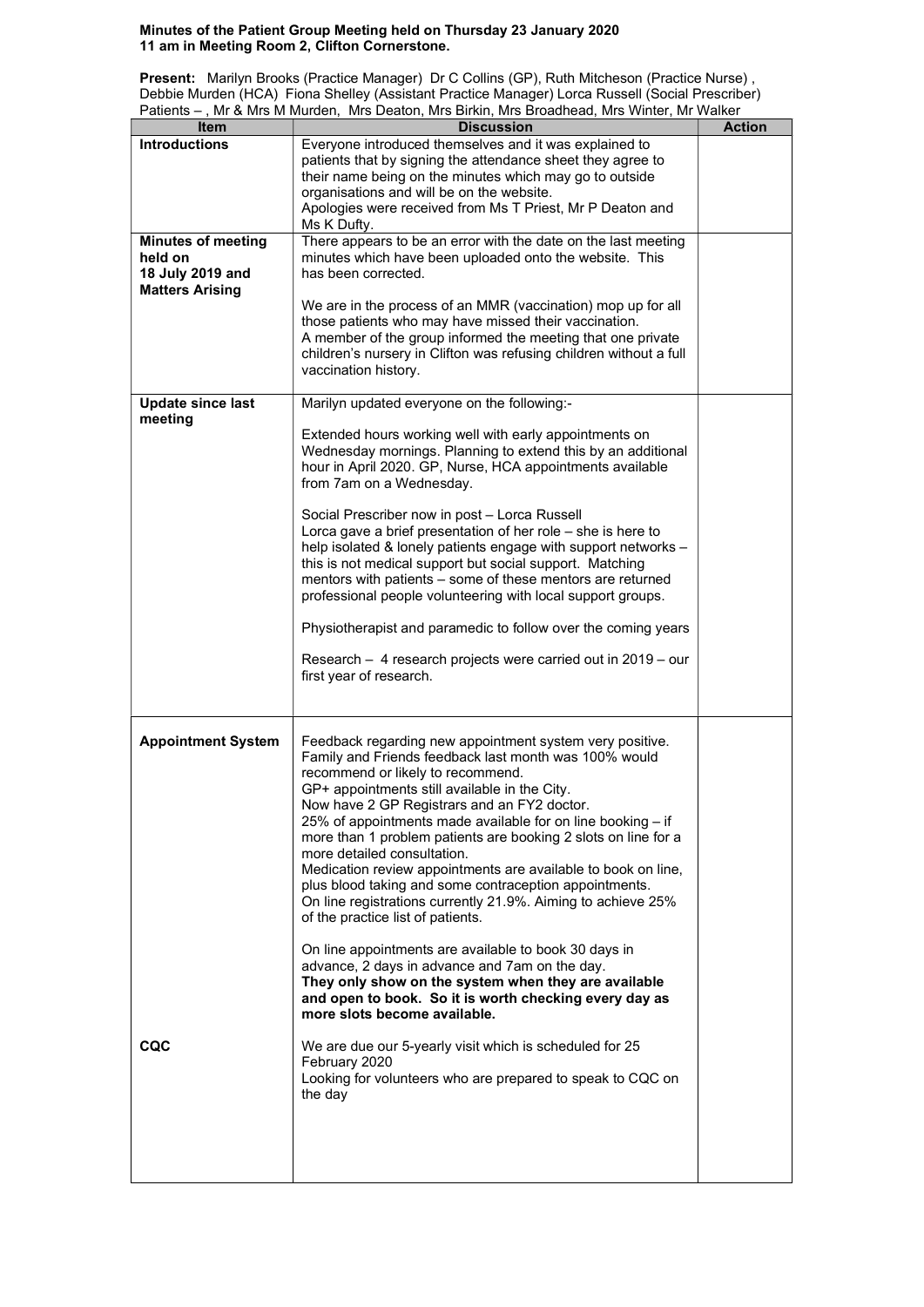| <b>Telephone Changes</b>         | Reported at last meeting about having mobiles to free up<br>landlines more. These are now in situ.<br>Still working on phone answering. Aiming to answer in 3 rings.<br>Many calls are now recorded to aim to cut down on the<br>abusive behaviour that the reception staff experience                                                                                                                                                                                                                  |  |
|----------------------------------|---------------------------------------------------------------------------------------------------------------------------------------------------------------------------------------------------------------------------------------------------------------------------------------------------------------------------------------------------------------------------------------------------------------------------------------------------------------------------------------------------------|--|
| <b>Staffing Changes</b>          | Dr Katherine Ward, new salaried GP started August 2019<br>Dr Taylor providing some cover for us<br>GP Assistant - Debbie Murden to help GP with paperwork and<br>provide basic observations on patients prior to their<br>appointment - this is a new role and Debbie is undergoing<br>extensive training.<br>New Pharmacist working with our nursing homes<br>Lorca, new social prescriber<br>Registrars - Dr Dolan and Dr Abbasi - both12 month duration<br>FY2 doctor - Dr Valente -4 month duration |  |
| <b>Challenges</b>                | Locked out of the building over the weekend (for a flu clinic)<br>when usual security not on. New security person in place now<br>on a Friday<br>Continue to experience abuse although many of our phone<br>calls are now being recorded and system in place to deal with<br>offenders, in line with our Zero Tolerance Policy.<br>Aggressive/abusive patients are discussed at the weekly<br>practice meeting.<br>Measles and Mumps outbreaks                                                          |  |
| <b>Future Plans</b>              | Continue to develop research programme.<br><b>NHS APP</b><br>Improvements to EPS<br>Continue to develop carers register to offer more support to<br>carers<br>Promotion of Herbert Protocol with local agencies<br>Different methods of consultation coming on line - email,<br>Skype                                                                                                                                                                                                                   |  |
| What can we do to<br>improve     | Marilyn asked the group on ideas they may have to improve<br>the service.<br>The Group asked for some more leaflets to be made available<br>on the new appointment system and on line booking.                                                                                                                                                                                                                                                                                                          |  |
| Development of the<br>Group      | Increase numbers of patients attending and specific patient<br>types e.g., those with dementia<br>Volunteers required to chair and run the group.                                                                                                                                                                                                                                                                                                                                                       |  |
| <b>Feedback from</b><br>patients | GP Follow Up Appointments - patients asking about GP's<br>asking them to rebook in several weeks' time. GP<br>appointments are available to book 30 days in advance.<br>Sometimes the GP will rebook a patient for urgent<br>cases/review.                                                                                                                                                                                                                                                              |  |